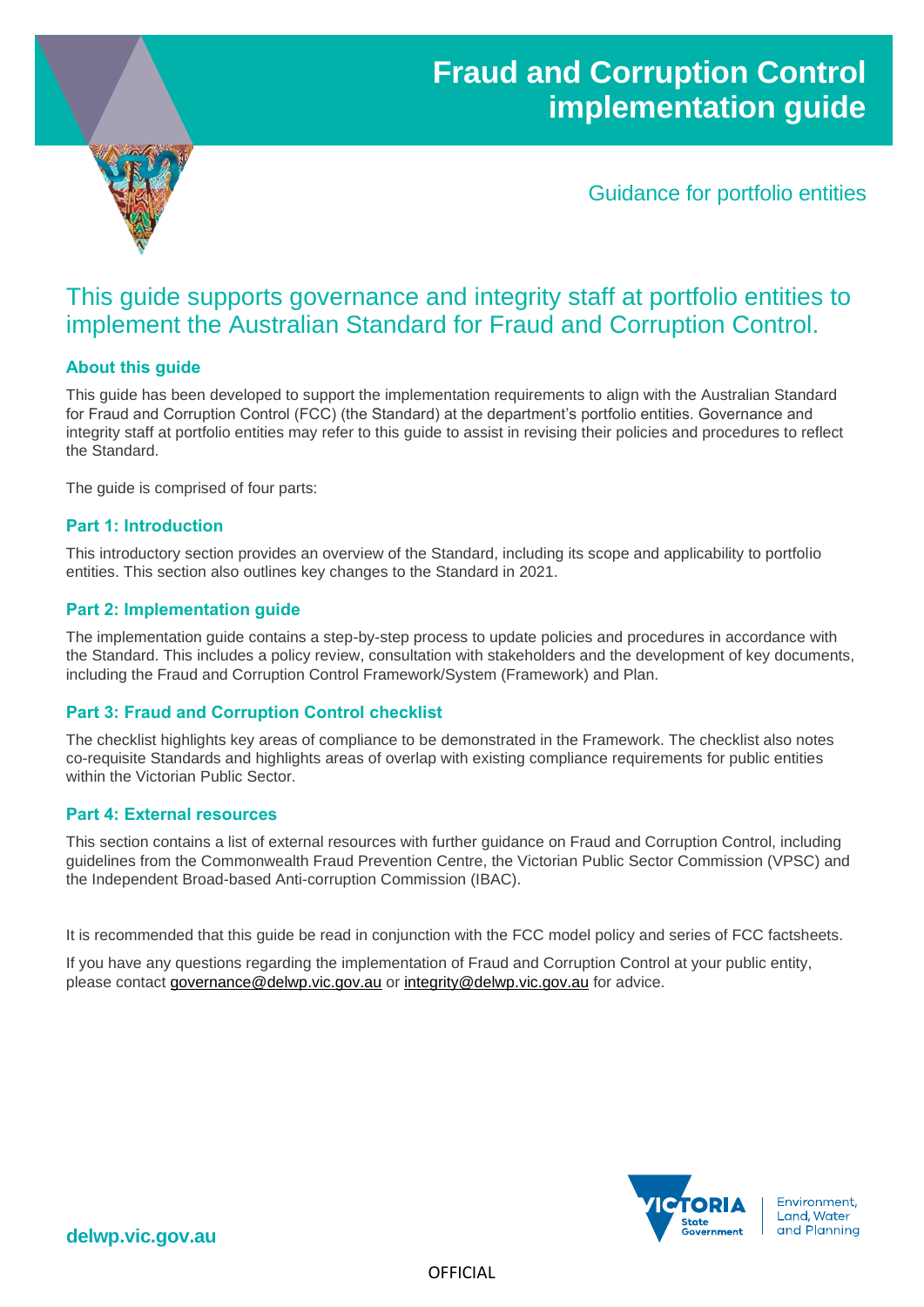## Part 1: Introduction

### **About the Standard**

The Australian Standard for Fraud and Corruption Control (AS8001: 2021) (the Standard) is considered the industry benchmark for mitigating fraud and corruption control (FCC) risks in organisations. The Standard provides guidance and recommendations to mitigate FCC risks across a broad range of business functions, including integrity, governance, finance, cybersecurity and risk. The Standard adopts a holistic approach to managing FCC risks and emphasises a shared responsibility to address fraud and corruption within organisations.

All Australian organisations are expected to comply to the Standard, or to demonstrate plans to achieve compliance over a longer span of time. Some smaller entities with fewer resources may find it challenging to achieve full compliance with the Standard, due to its broad and comprehensive range of mitigation actions. Any outstanding areas may be incorporated into a Fraud and Corruption Control Plan (Plan) to inform business planning and longer-term implementation efforts.

### **Structure and approach**

The Standard consists of five sections:

- **1. Scope and approach** sets out the Standard's scope and applicability, and includes definitions as well as co-requisite Standards (see Implementation checklist for further information).
- **2. Foundations for fraud and corruption control** describes the broad actions to be undertaken in mitigating FCC risks. These include setting out the roles and responsibilities of all involved in managing FCC risks. This includes the role of the governing body (board) and senior management in acknowledging FCC as a serious risk and demonstrating a high level of commitment to mitigation efforts.

This section also introduces the FCC System or Framework (the Framework) as a comprehensive framework that incorporates the organisation's prevention, detection and response initiatives, across a broad range of responsible business functions.

- **3. Preventing fraud and corruption** outlines requirements and recommended initiatives to proactively prevent fraud and corruption incidents from occurring in organisations. These include the promotion of an integrity framework, policies and procedures relating to conflicts of interest and gifts, benefits and hospitality, and preventing technology-enabled fraud.
- **4. Detecting fraud and corruption** provides a series of initiatives for organisations to implement in the proactive detection of fraud and corruption. These include financial management, data analytics and reporting, human resources, and ensuring clear reporting channels and protections for disclosers.
- **5. Responding to fraud and corruption events** includes a series of required procedures and recommended actions to take in response to fraud and corruption incidents. These range from immediate actions to take on discovery of a fraud and corruption incident through to longer-term response and recovery plans.

### **Revisions to the Standard in 2021**

The Standard was revised in 2021, in its first update since 2008. The revised Standard has brought the document up-to-date to reflect the increasing role of integrated technology in business management and associated expectations for effective fraud and corruption control. Some key changes to the Standard include:

- 'Fraud control plans' are now referred to as 'Fraud and Corruption Control Systems' (or Frameworks)
- Updated definitions for fraud and corruption, as reflected in the FCC model policy
- New requirements for organisations to consider external threats, particularly cyber-security risks, in their prevention, detection and response plans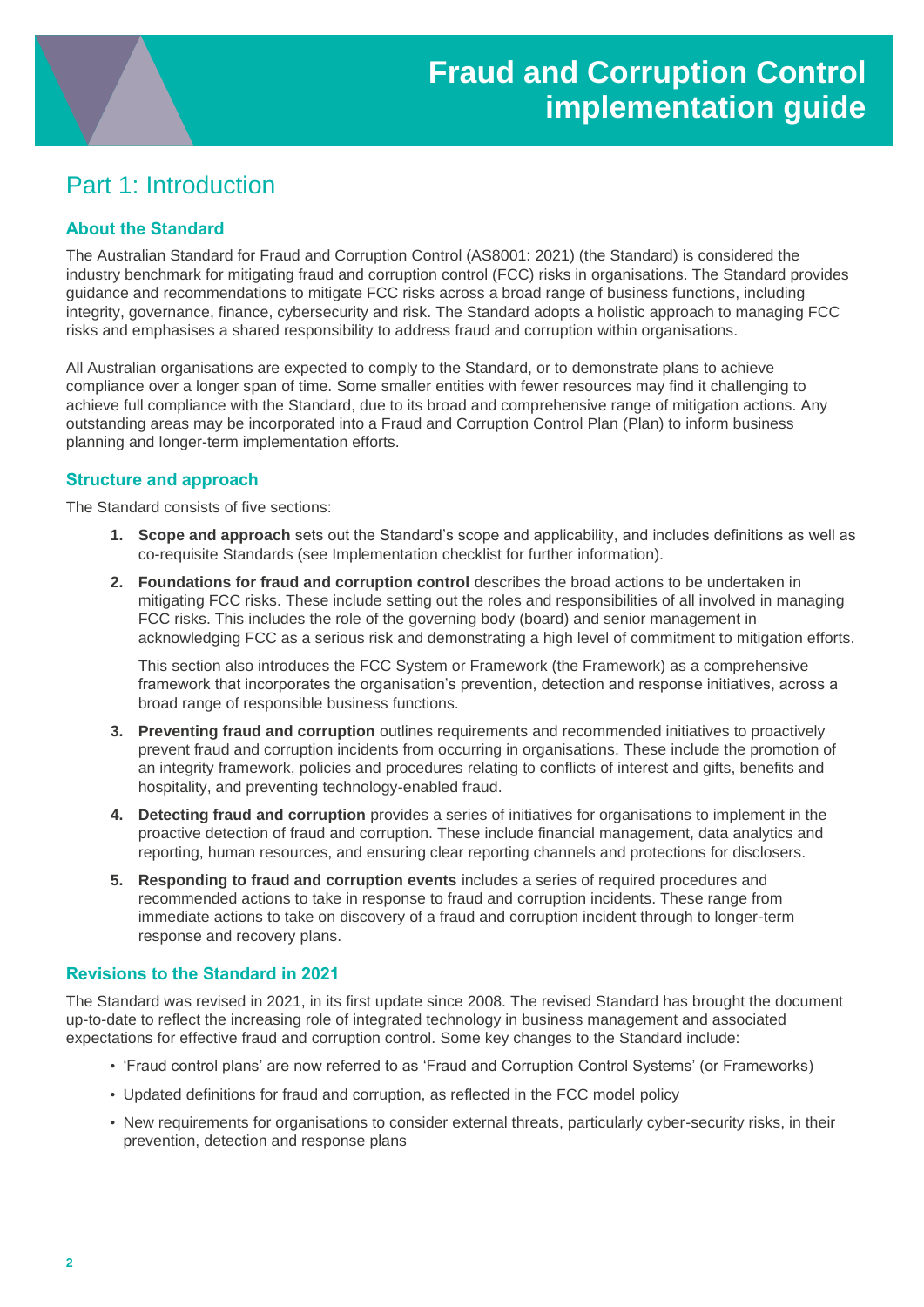

- The introduction of 'normative references', or co-requisite Standards, which must be complied with to achieve full compliance with the FCC Standard
- Greater emphasis on the role of boards and senior management in setting the tone from the top and demonstrating a serious commitment to addressing fraud and corruption risks
- Requirement to implement a 'pressure-testing' system to evaluate the effectiveness of control measures across a range of high-risk business areas including finance and information technology
- Immediate actions to be taken in response to fraud and corruption incidents, including the capture of digital evidence, to ensure that these incidents may be investigated and addressed as needed.

#### **Areas covered by existing Victorian Public Sector requirements**

Many of the Standard's requirements represent existing obligations for entities within the Victorian Public Sector. These include processes for financial management, management of conflicts of interest and gifts, benefits and hospitality, public interest disclosures, cybersecurity and risk management.

It is recommended that organisations refer to the Victorian Government requirements listed below as a minimum starting-point to address these areas:

- [Code of Conduct for Victorian Public Sector Employees](https://vpsc.vic.gov.au/wp-content/uploads/2015/03/VPSC_Code_VPSE_WEB.pdf)
- [Code of Conduct for Directors of Victorian Public Entities](https://vpsc.vic.gov.au/resources/code-of-conduct-for-directors/)
- [IBAC guidance on public interest](https://www.ibac.vic.gov.au/reporting-corruption/public-interest-disclosures) disclosures
- [Standing Directions 2018 under the Financial Management Act 1994](https://www.dtf.vic.gov.au/financial-management-government/standing-directions-2018-under-financial-management-act-1994)
- Victorian Government Cyber [security standard and guidelines](https://www.vic.gov.au/cyber-security-victorian-government)
- [Victorian Government Risk Management Framework](https://www.vmia.vic.gov.au/tools-and-insights/victorian-government-risk-management-framework)
- [VPSC conflict of interest guidance for organisations](https://vpsc.vic.gov.au/resources/conflict-of-interest-guidance-for-organisations/)
- [VPSC gifts, benefits and hospitality resource suite](https://vpsc.vic.gov.au/resources/gifts-benefits-and-hospitality-resource-suite/)
- [VPSC guide to pre-employment misconduct screening](https://vpsc.vic.gov.au/html-resources/guide-to-pre-employment-misconduct-screening-when-hiring-executives-in-public-entities/how-to-screen-for-misconduct/)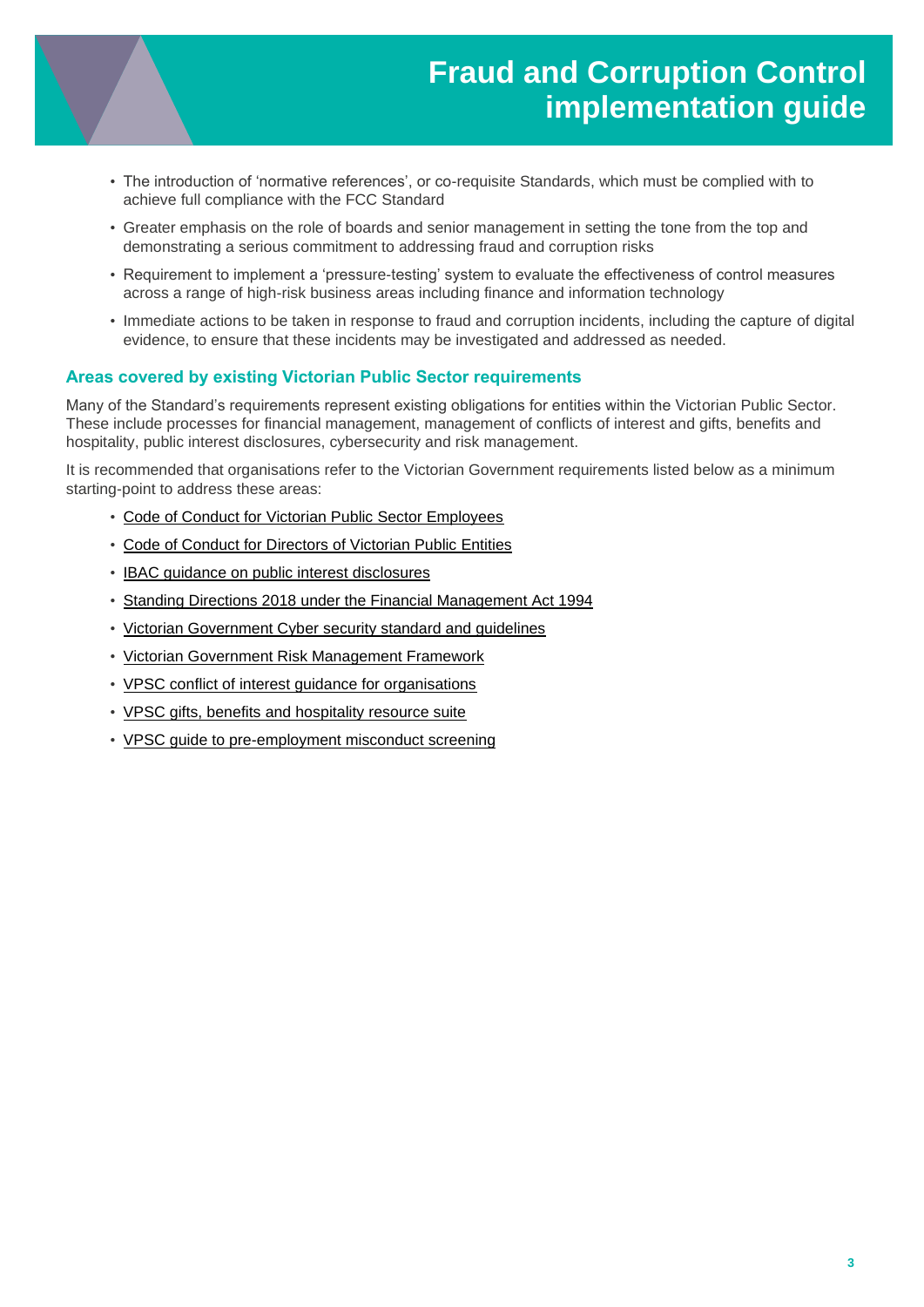## Part 2: Implementation guide

### **Introduction**

This section introduces a recommended step-by-step process for governance and integrity staff to assist in the implementation of the Standard. While this section describes a recommended process for larger organisations, the process may vary depending on resourcing and risk appetite.

### **Step 1: Review**

Review your organisation's current FCC System/Framework/Plan against implementation checklist and the Standard, noting any areas to be added or updated for compliance. These may range from updated definitions in your organisation's FCC policy to longer-term initiatives and prevention mechanisms.

### **Step 2: Consult**

Consult with the relevant business units that are responsible for each area of Fraud and Corruption Control. These may include Financial compliance, Grants, Procurements, Information Technology, Human Resources, Asset Management and Risk. These consultations provide an opportunity to clarify the shared responsibility in managing fraud and corruption risks, and to confirm that the relevant practices required under the Standard are in place or can be implemented.

#### **Step 3: Draft FCC System/Framework**

Draft a revised FCC System or Framework to reflect your organisation's holistic approach to fraud and corruption control. This document should reflect the procedures set out in the Standard and the implementation checklist. Any areas which require further implementation may be noted in the document and included in your organisation's Plan. Confirm content for each relevant business area with relevant stakeholder (ie. procedures relating to posttransactional review or financial management may be drafted or reviewed by Finance staff).

### **Step 4: Prepare a fraud and corruption control policy**

Prepare a FCC policy to set out your organisation's position on fraud and corruption control. The policy should include updated definitions and a commitment to taking fraud and corruption seriously. The FCC model policy may be adapted as needed to reflect your organisation's stance.

#### **Step 5: Compile a fraud and corruption control plan**

The Plan should include any areas that haven't achieved full compliance with the Standard and which may require implementation over a longer period of time. For example the organisation may commit to implementing a pressure-testing program or environmental scan within the next calendar year.

#### **Step 6: Develop a communications strategy**

Develop a communications strategy to raise awareness of fraud and corruption control and relevant staff obligations. The strategy should also consider measures to foster an organisation of integrity with a safe Speak Up! culture that enables staff to recognise and report any cases of suspected misconduct or corruption. The FCC factsheets provide further information and key messages that can be tailored for your communications.

#### **Step 7: Finalise and distribute key FCC documents**

Once an appropriate level of sign off has been reached, you may wish to publish and distribute your FCC Framework, Plan and Policy to staff. Further actions can be taken to implement your communications strategy and address any areas of non-compliance over a longer time horizon.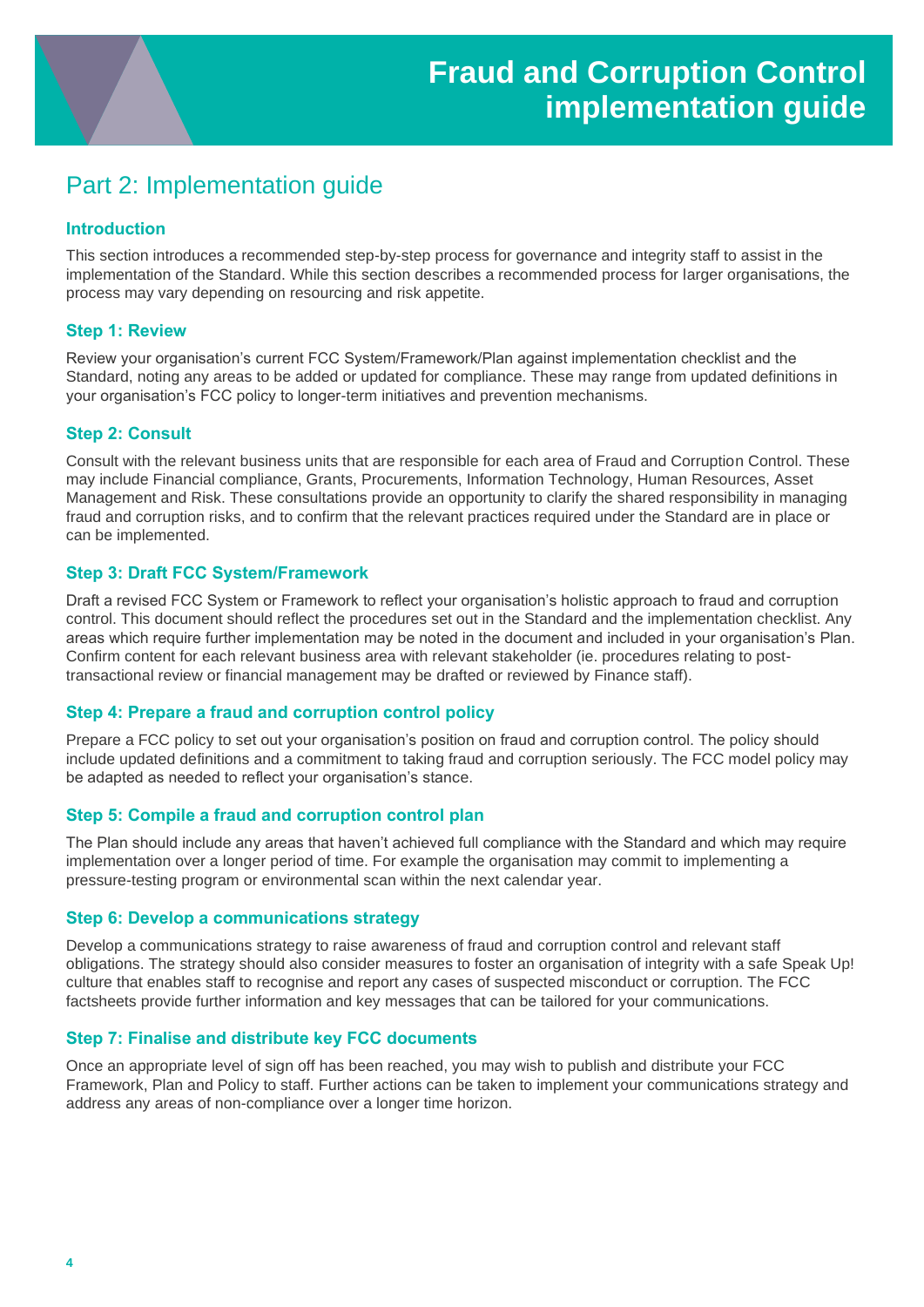## Part 3: FCC framework/system checklist

## **Introduction**

This section provides a checklist of recommended areas to address in your organisation's FCC Framework or System (Framework). Please note that this list is non-exhaustive and is designed to complement the Standard. For further information please refer to the Standard, which contains guidance and detailed advice on each area.

### **Structing the Framework**

The FCC Framework provides a high-level overview of the mechanisms in place to prevent, detect and respond to fraud and corruption incidents, demonstrating compliance with the Standard. This figure outlines the recommended structure of the Framework:



## **Checklist of items to be included in an FCC Framework or System:**

### **Section 1 - General**

- $\Box$  Include a clear statement of your organisation's tolerance levels for i) fraud and corruption incidents (zero) and ii) risk of fraud and corruption incidents (low)
- ☐ Demonstrate organisation's commitment to upholding the Victorian Codes of Conduct for Public Sector Employees and Directors
- $\Box$  Describe how the FCCF links to other policies, plans and guidelines or frameworks as part of a holistic approach to managing fraud and corruption

### **Section 2 - Foundations**

- $\Box$  Set out key roles and accountabilities for the board, executives, senior management, specialist functions and line managers – ie. ensuring a collective responsibility to managing FCC incidents, and communicating accountability for fraud to applicable business units
- $\Box$  Include activities that contribute to an ethical culture, including education and training, communications and adequate controls and policies
- $\Box$  Describe risk management procedures for the management of any identified fraud and corruption risks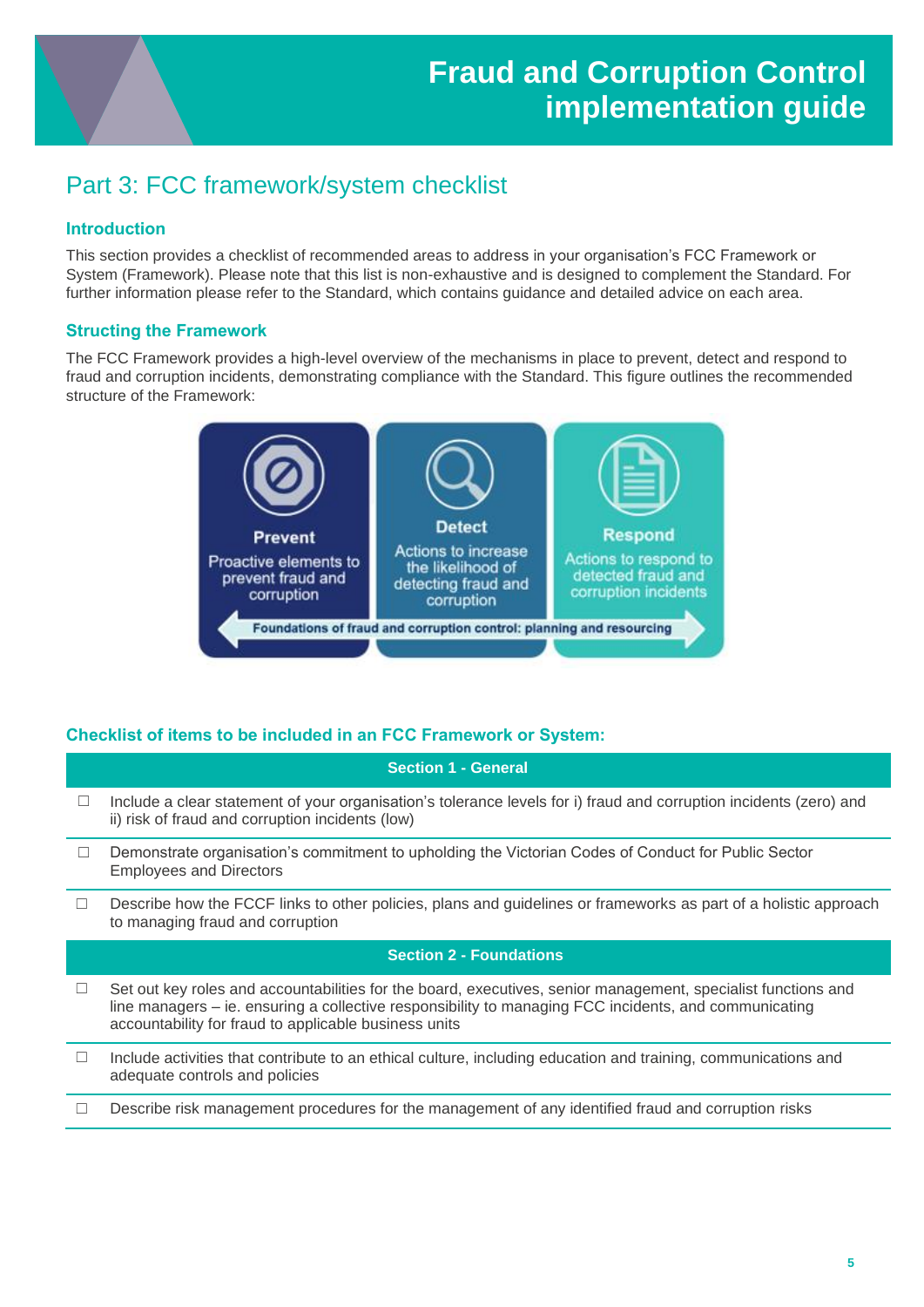

# **Fraud and Corruption Control implementation guide**

- $\Box$  Commit to undertaking an environmental scan at least biennially or during significant changes such as an organisational restructure *(refer to PESTLE guidance in FCC factsheets)*
- ☐ Outline priority areas in an FCC Strategy or Plan identify risk mitigation activities across the organisation that require implementation or improvement over a longer time horizon
- $\Box$  State the organisation's commitment to implementing or maintaining an internal audit program that will include the identification of fraud and corruption risks
- $\Box$  Acknowledge external threats and controls, for example by implementing a cyber security program and information security management system
- ☐ List the policies, procedures and systems in place where employees maintain accurate and complete records of business activity and maintain confidentiality requirements

#### **Section 3 - Prevent**

- ☐ Develop and implement a communications plan to raise awareness of the organisation's approach to managing risks of fraud and corruption, including relevant policies, frameworks and obligations for staff under the Code of Conduct.
- $\Box$  Set out relevant financial management and procurement policies, procedures and controls such as accounts reconciliation
- $\Box$  Design, implement and promote an integrity framework in accordance with the structure recommended under section 3.2 of the Standard. (Note that the department will provide further support in this space in early 2022)
- ☐ Describe recruitment procedures and pre-employment screening internal controls *(see VPSC guidance)*
- ☐ Outline the range of internal controls that are in place to prevent fraud in procedures, such as segregation of duties
- ☐ Describe processes for Gifts, Benefits, Hospitality and donations management and maintenance of register
- ☐ Describe processes for Conflict of Interest management and maintenance of a declarations register
- ☐ Implement a 'pressure testing' program to test internal controls *(further information can be found in section 3.5.3 of the Standard and in the External Resources section at the end of this factsheet)*
- ☐ Outline personnel security measures such as physical access controls and identification procedures
- ☐ Outline asset management measures to prevent theft or loss

#### **Section 4 - Detect**

- ☐ Implement and set out the organisation's approach to data analytics, ie. providing regular reports to senior leaders outlining patterns and trends in fraud and corruption threats, incidents and investigations
- ☐ Confirm any financial post transactional measures in place such as corporate card account reviews and analysis of accounting reports
- $\Box$  Understand and identify early warning signs (see FCC early warning signs factsheet)
- ☐ Describe Public Interest Disclosure policy which outlines reporting options and channels
- $\Box$  Describe the exit interview process for terminated staff as a way of identifying FCC incidents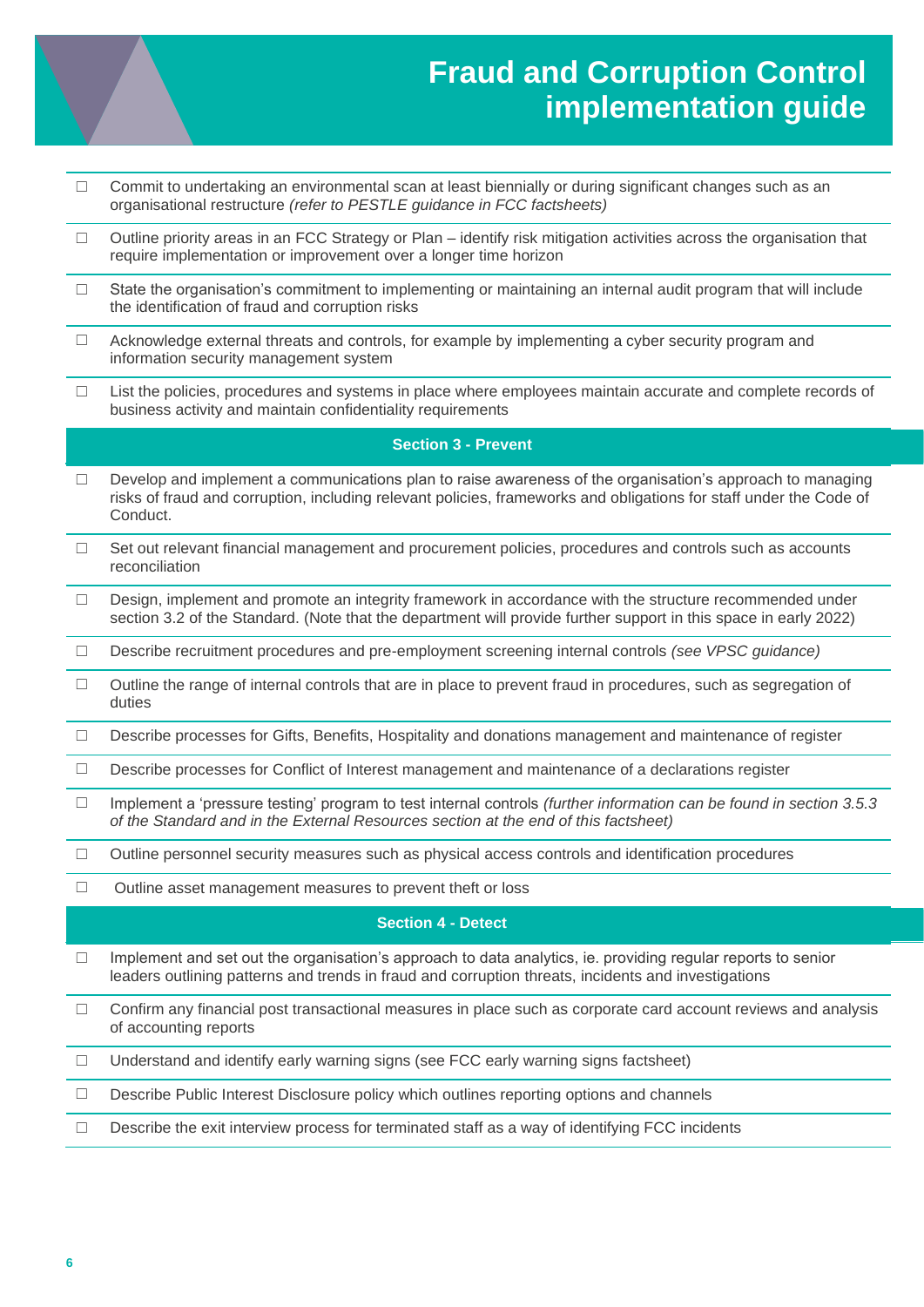

#### **Section 5 – Respond**

- ☐ Develop and describe a procedure for immediate action in response to a fraud and corruption event
- ☐ Describe organisation's procedures to ensure complaints are directed to the correct person at the organisation or the appropriate agency (such as IBAC)
- ☐ Confirm that the organisation is insured against fraud and cyber security (appropriate for the size and risks of the organisation)
- ☐ State the organisation's approach to implementing recommendations from audits and reports.

#### **Compliance with other Standards**

Standards Australia now requires compliance with further Australian and International Standards in order to achieve full compliance with the FCC Standard. The full list of prerequisite Standards includes:

- AS4811, *Employment screening*
- AS ISO 31000, *Risk management – Guidelines*
- AS ISO 37001, Anti-bribery management systems
- AS ISO/IEC 27001, Information technology Security techniques
- ISO/IEC 27037, Information technology Security techniques Guidelines for identification, collection, acquisition and preservation of digital evidence
- ISO/IEC 27041, Information technology Guidance on assuring suitability and adequacy of event investigative method
- ISO/IEC 27042, Information technology Guidelines for the analysis and interpretation of digital evidence
- ISO/IEC 27043, Information technology Incident investigation principles and processes
- ASA 240 The Auditor's Responsibility Relating to Fraud in An Audit of a Financial Report issued by the Auditing And Assurance Standards Board
- NIST SP 800-61 Revision 2, Computer Security Incident Handling Guide.

Governance and integrity staff are encouraged to consult with internal stakeholders such as Finance and Information Technology to confirm compliance with the above Standards, noting that most are already covered by existing Victorian Government requirements.